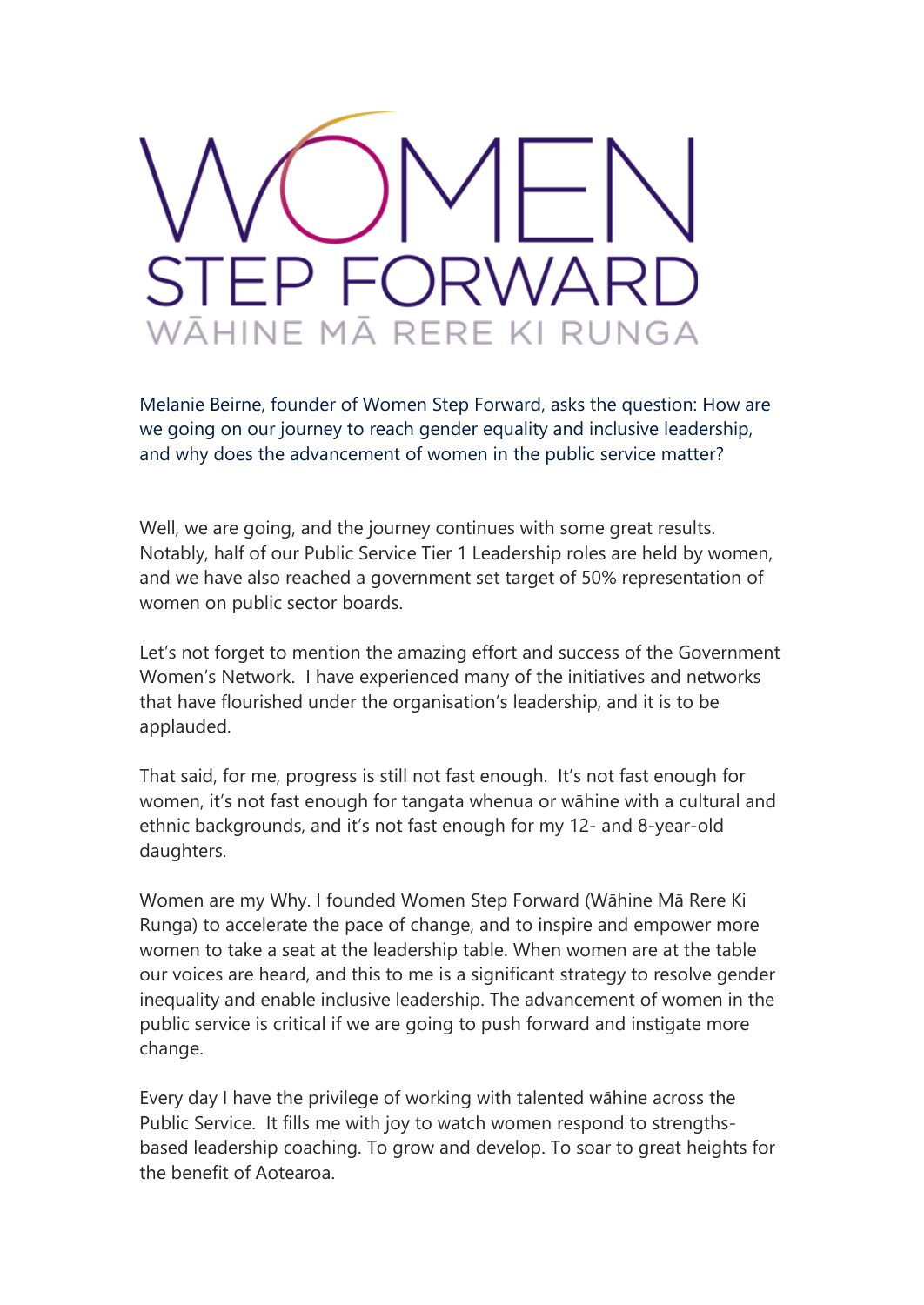## So, what is holding us back in our aspirations for equality, and why does the advancement of women in the public service matter?

Working intimately with women across the public service gives me a sneak peek into some of the issues women are confronted with daily, and they scream inequality. The progression of a woman's career continues to be affected by pay inequity, gender stereotypes, discrimination, and bias.

My work also highlights how hard it can be for women to consistently believe in themselves. We may make unhealthy "comparisons" that only become a disservice to our self-worth, we may be "people pleasers" to our detriment, we may be quick to downplay our own success for fear of creating a divide between our peers (hello, tall poppy syndrome), and the dreaded imposter syndrome is rampant.

These things are real, but they do not define us. They do not and will not stop us from showing up because what I also see is when women have other women in their corner, believing in them, empowering them, challenging them, helping to strengthen and develop their leadership, and lifting them up if they are having a bad day; well step aside whānau because these women become unstoppable.

I encourage all women to put your hand up for opportunities and take your seat at the leadership table. Leadership isn't just a title, it's an action. It's influence. It's about creating impact no matter what level you are in an organisation.

To those from the younger generation – hear this – our younger generations will become the dominate players in our workplace. You will not be our only leaders (us awesome Generation X and some awesome Boomers will still be around) but our Millennials and Generation Z are indeed our future so get involved.

What can women do right now to play a greater part in change, and navigate a successful and rewarding career?

## Build and Bring your Personal Brand to Life

Your brand is about trust. Not only the trust that others have in you, but the trust that you have in yourself and your abilities. It builds a sense of knowing within you, and confidence to achieve.